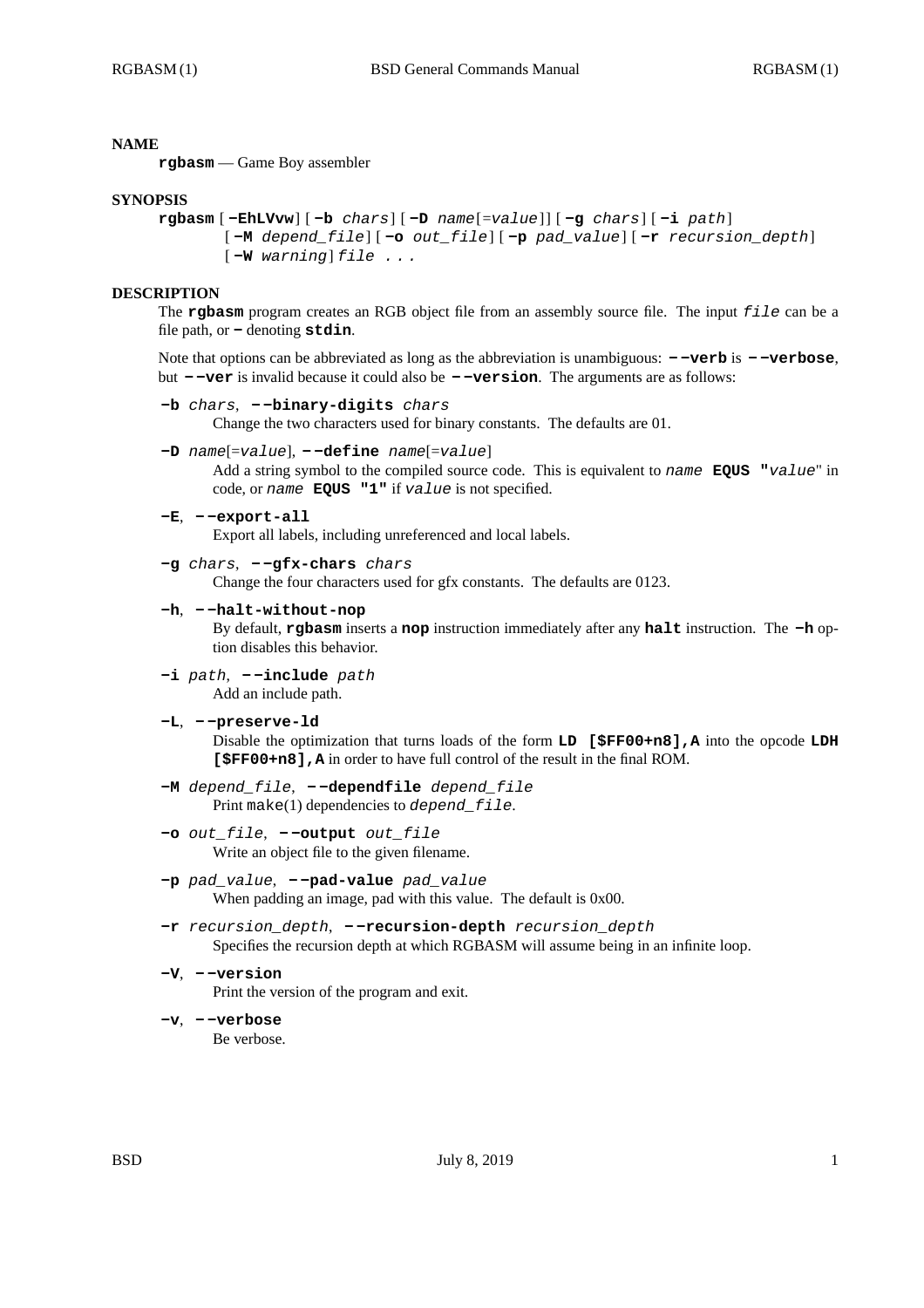**-W** *warning*, **- -warning** *warning*

Set warning flag *warning*. A warning message will be printed if *warning* is an unknown warning flag. See the **DIAGNOSTICS** section for a list of warnings.

**-w** Disable all warning output, even when turned into errors.

### **DIAGNOSTICS**

Warnings are diagnostic messages that indicate possibly erroneous behavior that does not necessarily compromise the assembling process. The following options alter the way warnings are processed.

### **-Werror**

Make all warnings into errors.

### **-Werror=**

Make the specified warning into an error. A warning's name is appended (example: **-Werror=obsolete** ) , and this warning is implicitly enabled and turned into an error. This is an error if used with a meta warning, such as **-Werror=all**.

The following warnings are "meta" warnings, that enable a collection of other warnings. If a specific warning is toggled via a meta flag and a specific one, the more specific one takes priority. The position on the command-line acts as a tie breaker, the last one taking effect.

### **-Wall**

This enables warnings that are likely to indicate an error or undesired behavior, and that can easily be fixed.

### **-Wextra**

This enables extra warnings that are less likely to pose a problem, but that may still be wanted.

### **-Weverything**

Enables literally every warning.

The following warnings are actual warning flags; with each description, the corresponding warning flag is included. Note that each of these flag also has a negation (for example, **-Wempty-entry** enables the warning that **-Wno-empty-entry** disables). Only the non-default flag is listed here. Ignoring the "no-" prefix, entries are listed alphabetically.

### **-Wno-assert**

Warns when **WARN**-type assertions fail. (See "Aborting the assembly process" in rgbasm(5) for **ASSERT**).

## **-Wbuiltin-args**

Warn about incorrect arguments to built-in functions, such as **STRSUB**() with indexes outside of the string's bounds. This warning is enabled by **-Wall**.

### **-Wdiv**

Warn when dividing the smallest negative integer by -1, which yields itself due to integer overflow.

#### **-Wempty-entry**

Warn when an empty entry is encountered in a **db**, **dw**, **dl** list. This warning is enabled by **-Wextra**.

# **-Wlarge-constant**

Warn when a constant too large to fit in a signed 32-bit integer is encountered. This warning is enabled by **-Wall**.

### **-Wlong-string**

Warn when a string too long to fit in internal buffers is encountered. This warning is enabled by **-Wall**.